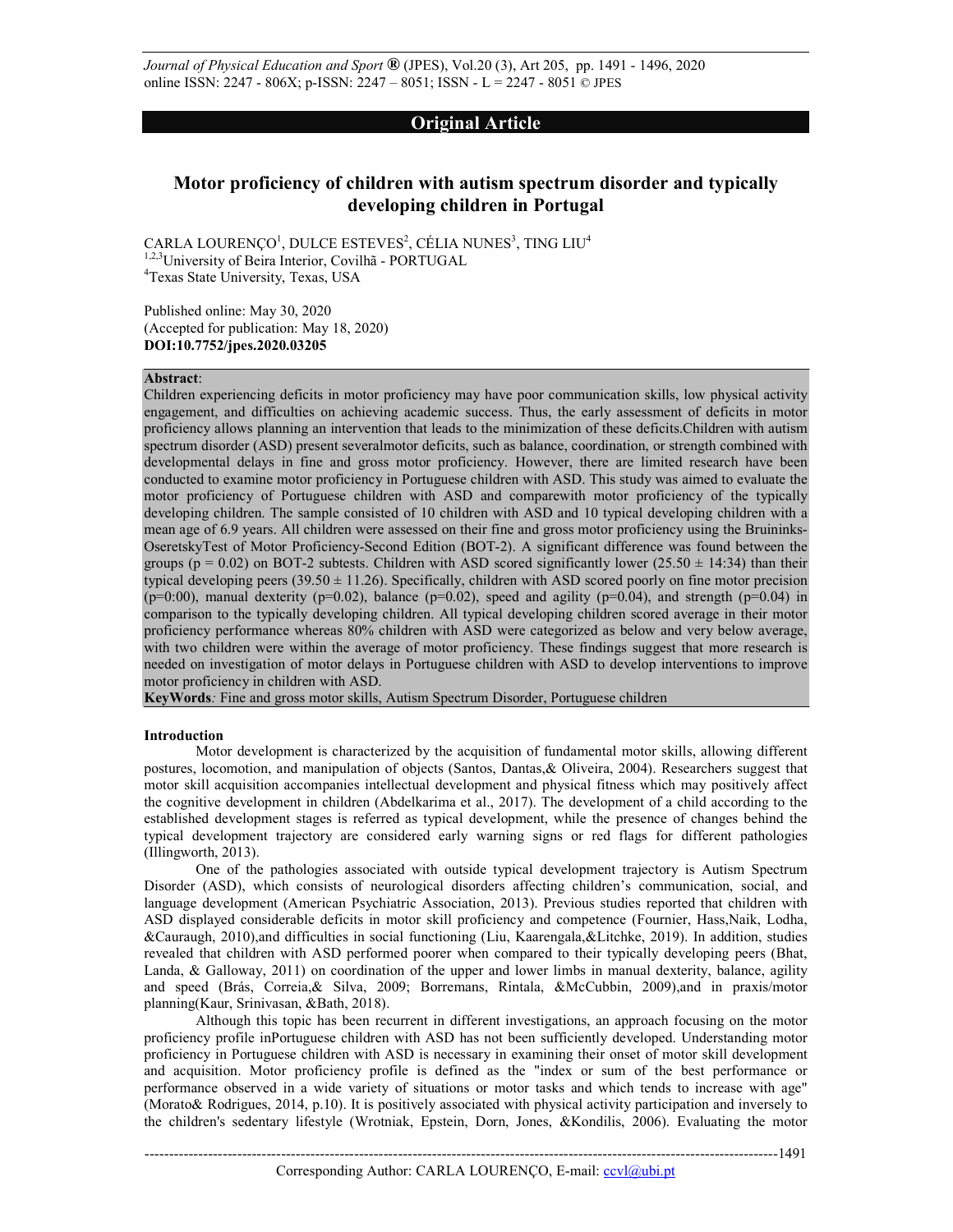-------------------------------------------------------------------------------------------------------------------------------------- proficiency profile in Portuguese children with ASD allows us to better understand motor capacity of each child, as well as to analyze different motor aspects in an isolated manner and a better evaluation of the fundamental fine and gross motor skills (Deitz, Kartin, & Kopp, 2007).

# **Material &Methods**

 The objective of this study was to compare Motor Proficiency profiles between children with ASD and their typically developing peers.

# *Participants*

Twenty Portuguese children participated in this study. Ten children were diagnosed with ASD (6.9  $\pm$ 1.97 years) and 10 children were typically developing ( $7 \pm 1.83$  years). The participants' ages ranged from 4 to 10 years (6.95  $\pm$  1.85 years), with a prevalence of males (60%) participants. Table 1 shows the characterization of the participants for each group.

| Participant | Gender | Age (Years)    | Participant | Gender                    | Age (Years)  |
|-------------|--------|----------------|-------------|---------------------------|--------------|
|             | ASD    |                |             | <b>Typical Developing</b> |              |
|             | М      |                |             | М                         |              |
|             | М      |                | 12          | М                         |              |
|             |        |                | 13          |                           |              |
|             | М      |                | 14          | М                         |              |
|             | М      |                |             | М                         | 10           |
|             | М      |                | 16          | М                         |              |
|             |        |                |             | М                         |              |
|             |        |                | 18          | М                         |              |
|             |        |                | 19          |                           |              |
| 10          |        | 10             | 20          |                           |              |
| Mean±SD     |        | $6.9 \pm 1.97$ |             |                           | $7 \pm 1.83$ |

Table 1 Characterization of the participants

# *Procedures*

This study was approved by the Scientific Committee of the 3rd cycle of studies in Sports Sciences of the University, and was in compliance with the ethical recommendations with implicit requirements when working with minors. The informed consent was obtained from the children legal guardians prior to their participation of the study. The confidentiality and anonymity, and minimization of risks, and all the principles of the Helsinki Declaration were fulfilled. The participants were recruited from the school community, through Schools of Viseu Portugal. The inclusion criteria were (1) the children's chronological ages were between 4 and 10 years, (2) the children could follow instructions and compete the motor assessments; and (3) the children were either diagnosed with ASD or they were typical developing. Parents/caregivers of children who met the inclusion criteria were contacted and the children whose parents gave permission, participated in the study. *Instruments* 

# Bruninks-OsereteskyTest of Motor Proficiency -2 (BOT-2)

All participants were assessed using the BOT-2 short form (Bruininks&Bruininks, 2005). The short form with knee pushup test was used in this study to assess fine and gross motor proficiency in children with ASD and their typical developing peers. The BOT-2 short form includes eight subtests with scores on four subtests measure fine motor proficiency: 1) fine motor precision, 2) fine motor integration, 3) manual dexterity, and 4) bilateral coordination; and four subtests assess gross motor proficiency: 1) balance, 2) running speed and agility, 3) upper-limb coordination, and 4) strength (Table 2). The raw scores were converted to a point score and total point scores were used to find percentile rank. Children's percentile scores in BOT-2 were used to classify their performance to well-below average (2 or less), below-average (3-17), average (18-83), above average (84- 97), and well above average (98 or greater).

| Subtest 1 - Fine motor precision                 | Item 1  | Drawing lines, through a path                             |  |
|--------------------------------------------------|---------|-----------------------------------------------------------|--|
|                                                  | Item 2  | Folding paper                                             |  |
| Subtest 2 - Fine motor integration               | Item 3  | Copying a square                                          |  |
|                                                  | Item 4  | Copying a star                                            |  |
| Subtest 3 - Manual Dexterity                     | Item 5  | Transferring pennies                                      |  |
| Subtest 4 - Bilateral coordination               | Item 6  | Jumping in place-same sides synchronized                  |  |
|                                                  | Item 7  | Tapping feet and fingers-same sides synchronized          |  |
| Subtest 5 - Balance                              | Item 8  | Walking forward in a line,                                |  |
| Subtest 6 - Speed and agility racing             | Item 9  | Foot-to-side jumps from one side to the other of a line   |  |
| Subtest 7 - Coordination of the upper<br>Item 10 |         | Throwing and catching the ball with one hand              |  |
| limbs                                            | Item 11 | Dribbling the ball by playing alternately in the same     |  |
| Subtest 8 - Strength                             | Item 12 | Performing push-ups, with or without knee support, on the |  |
|                                                  |         | ground                                                    |  |

Table 2Items and subtests that make up the BOT-2 short form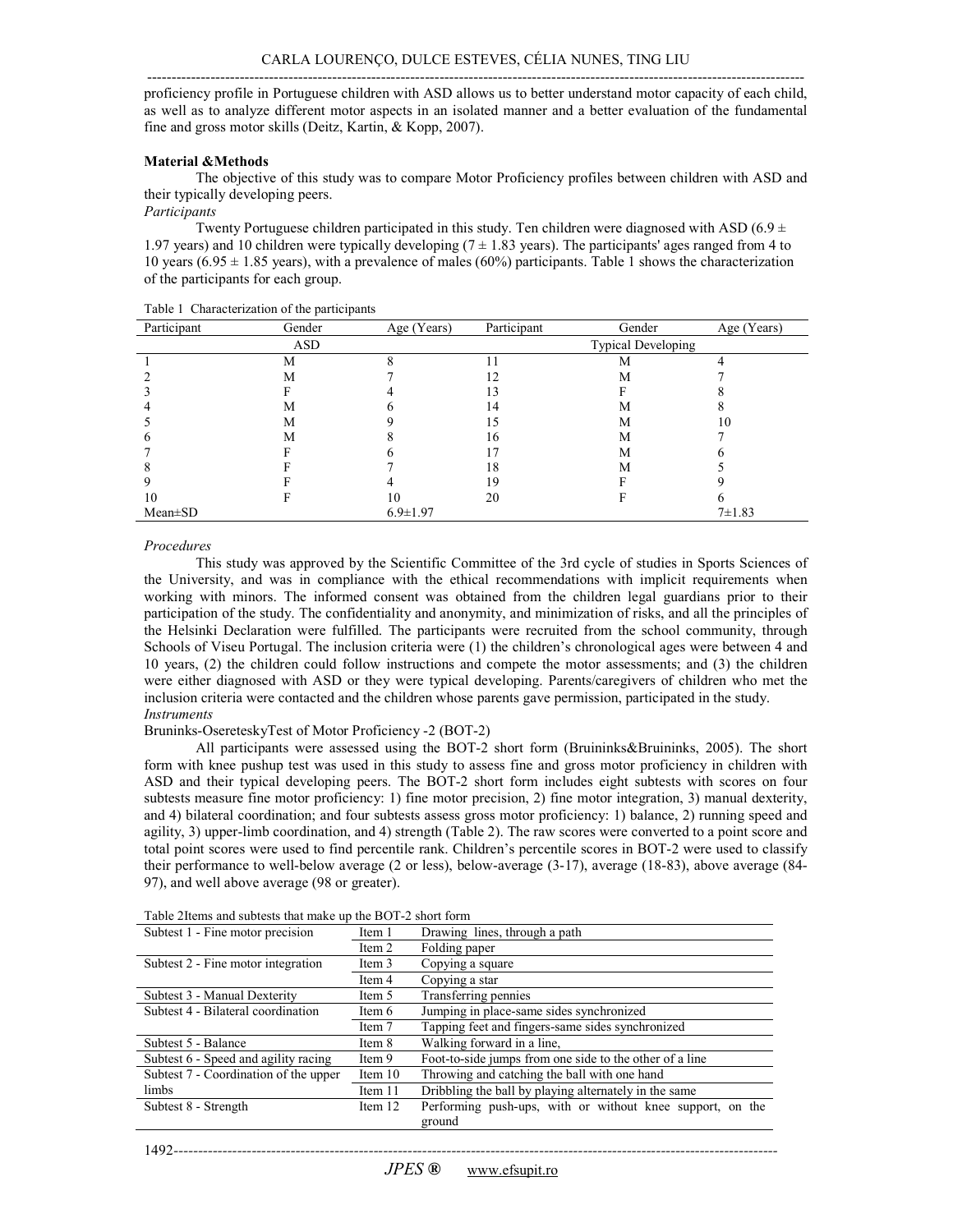#### --------------------------------------------------------------------------------------------------------------------------------------- *Statistical analysis*

The IBM Statistical Package for the Social Sciences (SPSS), version 24.0, was used to perform the statistical analyses. Descriptive statistical methods (mean and standard-deviation) were used to describe the participant's motor performance in BOT-2. Normality was verified using the Shapiro-Wilk test (n<30) and the independent t-tests were used to analyze the performance differences between children with ASD and the typical developing children.

Effect sizes were calculated using Cohen's d and their interpretation was based on the following criteria: 0.20 = small effect, 0.50 = medium effect, and 0.80 = large effect (Cohen, 1988). The significance level was set at  $p< 0.05$ .

#### **Results**

The results (table 3) revealed that children with ASD scored significantly lower on fine manual precision subtest than the typical developing children ( $p<0.05$ ) and large effect sizes were found (d  $> 0.8$ ). Specifically, children with ASD scored loweron item 1-drawing line through path  $(1.90\pm0.87)$  and item 2–fold paper (4.00±2.30) when compared to their typical developing peers.

|                                      |           | <b>ASD</b>        | Typically<br>Developoing<br>Children | Independent t test |                      | Cohen'd |
|--------------------------------------|-----------|-------------------|--------------------------------------|--------------------|----------------------|---------|
| Subtest                              | Variables | $Mean \pm SD$     | $Mean \pm SD$                        |                    | p                    |         |
| Fine motor<br>precision              | Item 1    | $1.90 \pm 0.87$   | $2.70 \pm 0.48$                      | $-2.530$           | $0.021$ <sup>*</sup> | 1.138   |
|                                      | Item 2    | $4.00 \pm 2.30$   | $6.50 \pm 0.85$                      | $-3.213$           | $0.005*$             | 1.441   |
| Fine motor                           | Item 3    | $4.80 \pm 1.81$   | $5.50 \pm 0.70$                      | $-2.530$           | 0.270                | 0.510   |
| integration                          | Item 4    | $3.10 \pm 1.59$   | $4.00 \pm 1.24$                      | $-3.213$           | 0.177                | 0.631   |
| Manual dexterity                     | Item 5    | $2.20 \pm 1.61$   | $3.90 \pm 1.44$                      | $-2.530$           | $0.024*$             | 1.113   |
| <b>Bilateral</b>                     | Item 6    | $2.00 \pm 1.88$   | $2.70 \pm 1.49$                      | $-2.530$           | 0.370                | 0.412   |
| coordination                         | Item 7    | $0.90 \pm 1.28$   | $1.20 \pm 1.22$                      | $-3.213$           | 0.600                | 0.239   |
| Balance                              | Item 8    | $1.90 \pm 1.28$   | $3.20 \pm 1.13$                      | $-2.530$           | $0.028*$             | 1.076   |
| Speed/agility                        | Item 9    | $1.50 \pm 1.26$   | $3.00 \pm 1.76$                      | $-2.530$           | $0.043*$             | 0.980   |
| Coordination of the                  | Item $10$ | $0.80 \pm 1.61$   | $1.60 \pm 2.36$                      | $-2.530$           | 0.389                | 0.396   |
| upper limbs                          | Item 11   | $1.30 \pm 1.49$   | $3.40 \pm 2.67$                      | $-3.213$           | $0.044*$             | 0.971   |
| Strength                             | Item 12   | $1.10 \pm 1.79$   | $1.80 \pm 1.75$                      | $-2.530$           | 0.389                | 0.395   |
| Percentil score<br>motor proficiency |           | $25.50 \pm 14.34$ | $39.50 \pm 11.26$                    | $-3.213$           | $0.026*$             | 1.085   |

Table 3 Mean±SD, independent t test analysis, and effect sizes for all subtest and total percentile score

No statistically significant difference was found between the two groups in fine motor integration subtests ( $p > 0.05$ ). However, effect sizes showed moderate effect ( $d > .5$ ) indicated children with ASD were less proficient on fine motor performance when compared to the typical developing children and suggesting a trend for delays in motor integration tasks. The two items corresponding to bilateral coordination did not show any statistically significant differences, however typical developing displayed higher mean values than the children with ASD. They showed better results in item 6 than the other item in bilateral coordination subtest.

A significant difference was found between children with ASD and the typically developing children on manual dexterity (p=0.024) suggesting that children with ASD were delayed on manual dexterity. Alarge effect size was also found  $(d=4.467)$ = indicating a strong practical effect in the Portuguese children with ASD population.

The coordination of the upper limbs was evaluated through items 10 and 11. No significantly differences between the two groups were found on item 10. However, item 11 registered significant differences  $(p=0.044)$  and a large effect size (d=1.664). Portuguese children with ASD scored lower mean values on both items when compared to their typical developing peers suggesting a delay in coordination of the upper limbs.

In addition, typical developing children presented significantly higher mean values than the children with ASD ( $p=0.028$ ) on balance, and a large effect size was found ( $d=4.221$ ). Children with ASD scoredsignificantly lower on speed and agility when compared to typical developing children with a large effect size ( $p=0.043$ ; d=2.496).

Descriptive analysissuggested thatmajority of Portuguese children with ASD (80%) were classified in well below the average or below average category and only 2 children were in the average motor proficiency category. On the other hand, 90% typical developing children's motor proficiency was in the average or above average category.

*----------------------------------------------------------------------------------------------------------------------------*  1493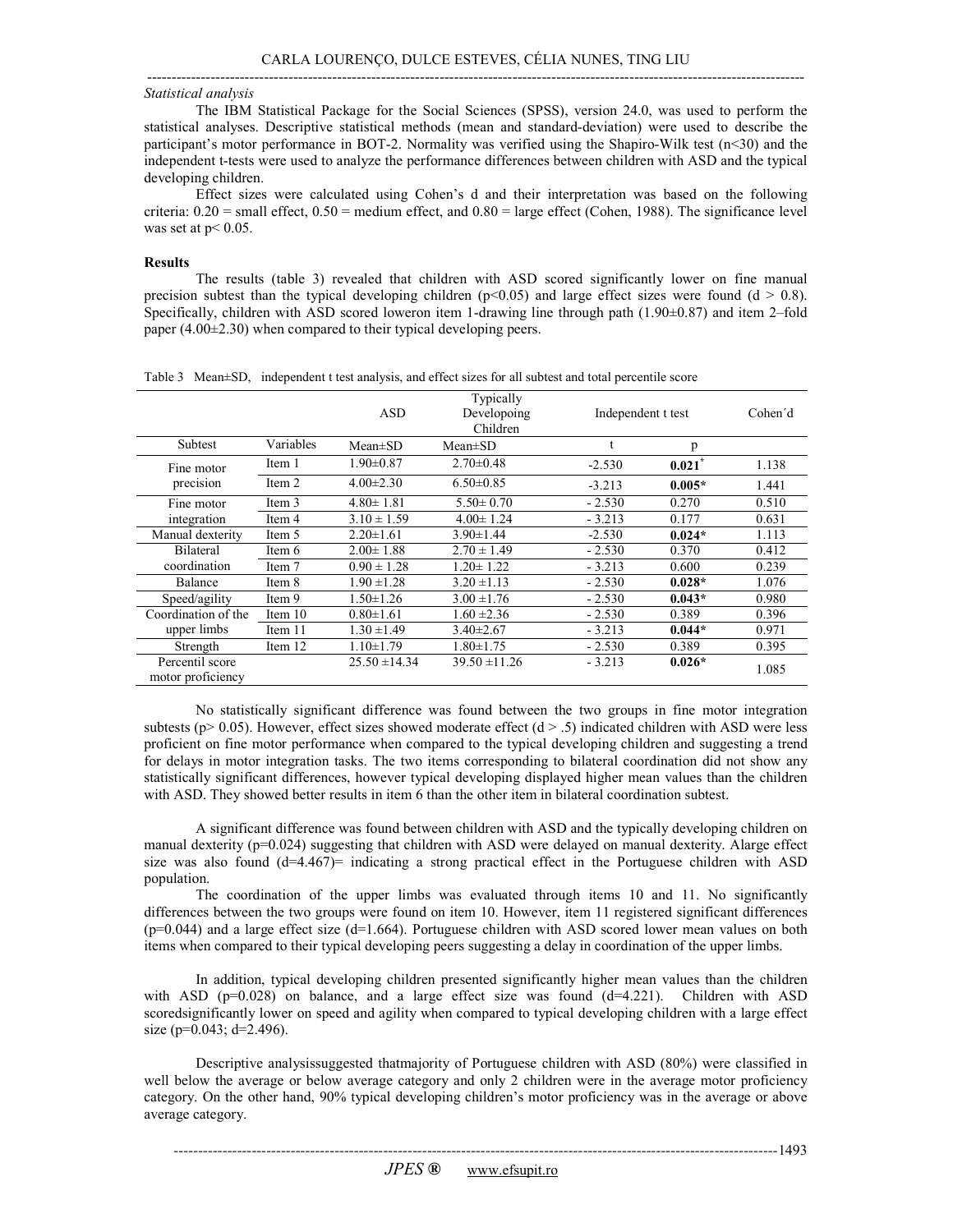

*Figure 1*.Classification of the motor proficiency profile of children with ASD and typically developing

## **Discussion**

1494-------

The objective of this study was to evaluate differences in Motor Proficiency profiles between children with ASD and their typically developing peers. Motor proficiency evaluation test was used to evaluate both fine and gross motor proficiency and a global classification on this parameter (motor proficiency score).The results showed that Portuguese children with ASD were significantly delayed on manual dexterity. This findingwas consistent with the previous studies suggested that children with ASD were delayed on their fine motor skill performance (Bhat et al.,2011; LeBarton,& Iverson, 2013).Furthermore, Fournier et al. (2010) and Bhat, et al. (2011) reported a lower manual dexterity in children with ASD when compared to those standardized by the typical developmental stages, and their results were in accordance with the findings obtained in this study. The deficits found in fine motor proficiency can lead to delays in the autonomy of day to day tasks, since fine motor proficiency is indispensable for tasks such as feeding themselves, grasping toys, buttoning and zipping clothes, writing, drawing and other self-care, and everyday tasks. Pan,Tsai, and Chu, (2009) and Sacrey, Germani, Bryson, and Zwaigenbaum (2015) emphasize on the importance of training for fine motor skills, stimulating dexterity, strength and manual coordination, especially in children who show low levels in fine motor proficiency.

Furthermore, children with ASD showed significant lower proficiency on balance; speed/agility, and coordination of upper limbs. The findings of study are in agreement with Minshew, Sung, Jones and Furman(2004) and Doumas, McKenna and Murphy (2015), who report deficits in postural control and balance in children with ASD. Delays in speed and agility ( $p = 0.04$ ) in children with ASD were also supported by the previous research (Bhat et al., 2011; Roeber, Gunnar, &Pollak, 2014;VanDamme, Fransen, Simons, van West &Sabbe, 2015), in which children with ASD showed severe deficits in motor speed and agility . Similarly, significant differences between Portuguese children with ASD and typically developing children on coordination of the upper limbs were in concordant with Braddock &Hilton (2015), who reported problems in the coordination of the upper limbs in children with ASD and the need for specific therapy that would allow the development of this coordination.

The finding of no significant differences onstrength (item 12) between the two groups was in contrary to the results obtained by Tyler, MacDonald andMenear (2014), who reported the existence of significant differences in the ability to perform force between individuals with and without ASD. This result suggestedthat children with ASD gross motor proficiency deficitsweremore in coordination than muscular strength.

In our sample, no statistical differences were found on bilateral coordination.With the development of young children, differences in bilateral coordination maybecome apparent, because it greatly increases with age in a typically developing child (Roeberet al., 2014).Santos, Santos, Duncan, Vale andMota (2019) suggest that gross motor coordination is often specified in terms of proficiency in a variety of fundamental motor skills in object control, such as grasping,and striking, and locomotion, such as walking and hopping. Therefore, deficits in gross motor proficiency can hinder children with ASDphysical activity participation, initiation to sport, and the inclusion of these children.

Finally, one of the most important results of this study is the significant motor proficiency impairments in Portuguese children with ASD. These results were similar to those presented by Pan (2014), whereas the author refers to the importance of considering the motor proficiency index in the characterization of the motor profile of children with ASD, quantifying, and categorizing this index.De Meester et al. (2018) suggested a motor proficiency barrier to the physical activity participation. That is, there might be a threshold level of motor proficiency above which child will be more likely to engage in various types of physical activity as they are able to successfully participate. Below this threshold, children areless likely to engage in such activities as they would not have the prerequisite skill level to be successful, and the result, lack the confidence and motivation to engage in physical activities. The evaluation of the motor proficiency score allows a better identification of this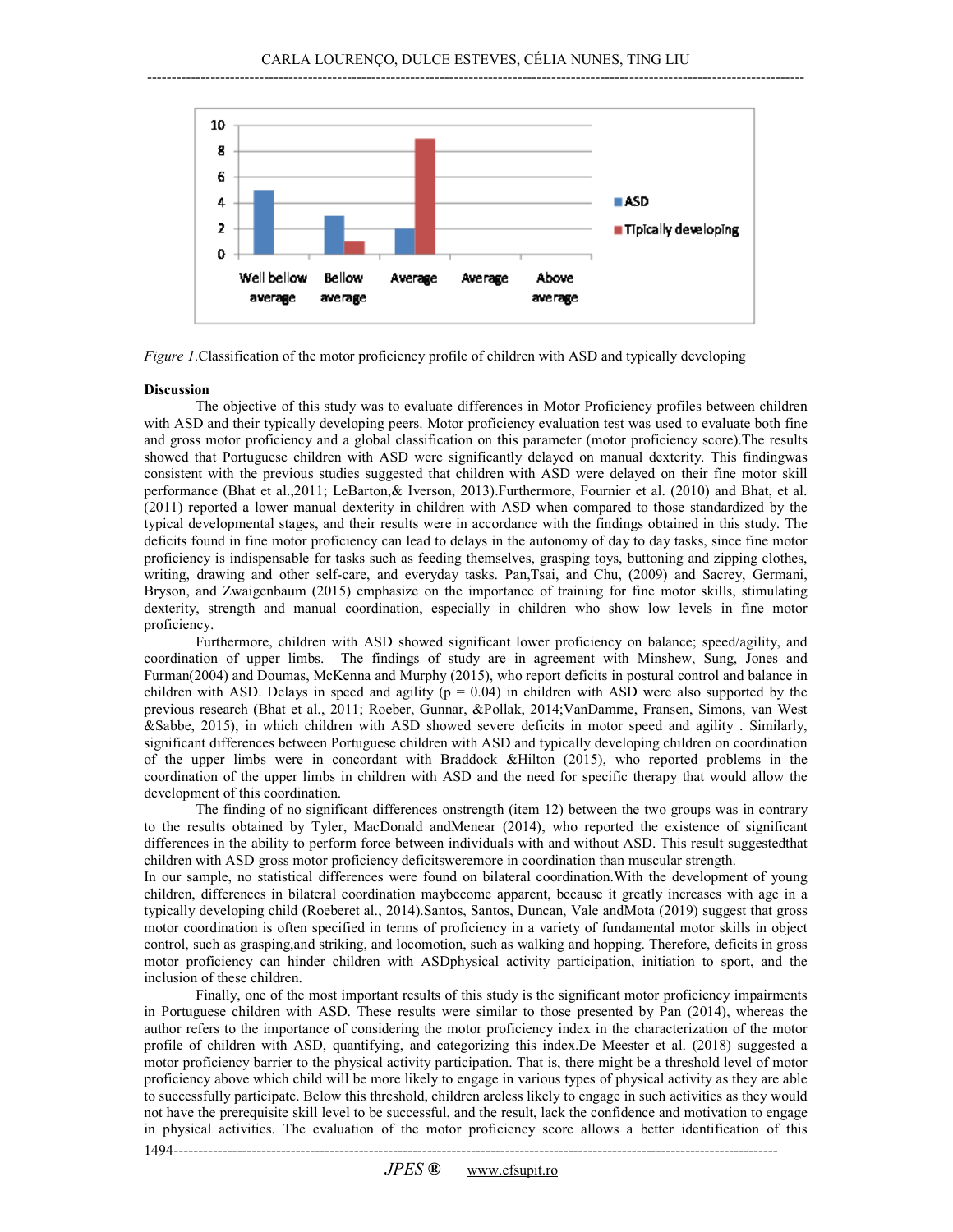---------------------------------------------------------------------------------------------------------------------------------------

threshold and thus recognizechildren who should be targeted to improve their level of motor proficiency in order to overcome the barrier to participation in physical and sports activities.

# **Conclusions**

Many studies reported significant motor delays in children with ASD (Haywood, Roberton,& Getchell, 2012) onmotor control (Kopp, Beckung,& Gillberg, 2010), coordination (Fournier et al., 2010) and equilibrium (Minshew et. al, 2004). The findings of this study were consistent with previous research.

Portuguese children with ASD showed deficits in both fine and gross motor proficiency as compared to the typical developing children, Children with ASD showed a lower level of motor proficiency, as also observed by Pan (2014) in adolescents with ASD. These findings add value to the ASD literature in identifying motor proficiency deficits and quantifying and categorizing motor delays in Portuguese children with ASD, which supported by Pan (2014), to obtain a quantitative notion of the level of motor proficiency change that each child presents in comparison to typical developing children. This quantification of the level of motor proficiency can be used for designing motor intervention programs to best target the specific motor behavior.In conclusion, Portuguese children with ASD present deficits in motor proficiency. It is suggested for future research to include both fine and gross motor skill training when designing interventions for children with ASD so that their findings can be generalizable to other settings like classroom, playground, and home.

# **Conflicts of interest -** No conflict of interest.

# **References:**

- Abdelkarima, A., Ammar, A., Chtourou, H. , Wagner, M., Knisel, E., Hökelmann, A. &Bös, K. (2017). Relationship between motor and cognitive learning abilities among primary school-aged children.*Alexandria Journal of Medicine*, 53(4), 325-331. doi.org/10.1016/j.ajme.2016.12.004.
- American Psychiatric Association. (2013). *Diagnostic and statistical manual of mental disorders* (5th ed.). Arlington, VA: American Psychiatric Association.
- Bhat, A. N., Landa, R. J., & Galloway, J. C. (2011).Current perspectives on motor functioning in infants, children, and adults with autism spectrum disorders.*Physical Therapy*, 91(7), 1116–29. DOI:10.2522/ptj.20100294.
- Borremans, E., Rintala, P., & McCubbin, J. (2009). Motor skills of young adults with Asperger Syndrome: A comparative study. *Federation of Adapted Physical Activity, 2*, 21-33. DOI: 10.1080/15368370701380843.
- Braddock, B. A., & Hilton, J. C. (2015). Arm and hand movement in children suspected of having Autism Spectrum Disorder. *Communication Disorders Quarterly*, 1525740114562065. DOI: 10.1177/1525740114562065.
- Brás, G., Correia, N., & Silva, A. (2009). *Study of the motor profile of children with autism spectrum disorders*. In L. P. Rodrigues, L. Saraiva, J. Barreiros, & O. Vasconcelos, Studies in Child Motor Development II (pp. 139-146). Viana do Castelo: School of Education Polytechnic Institute of Viana do Castelo.
- Bruinninks,R. H., &Bruininks, B. D. (2005). *Bruininks-Oseretsky Test of Motor Proficiency* (2nd ed.). Minnesapolis, MN: ASDrson Assessment.
- Cohen, J. (1988). *Statistical power analysis for the behavioral sciences* (2nd ed.). Hillsdale, NJ: Lawrence Earlbaum Associates.
- Deitz, J. C., Kartin, D., & Kopp, K. (2007). Review of the Bruininks-Oseretsky test of motor proficiency, (BOT-2). *Physical &Occupational Therapy in Pediatrics*, 27(4), 87-102. DOI: 10.1080/J006v27n04\_06.
- De Meester, A., Stodden, D., Goodway, J., True, L., Brian, A., Ferkel, R., &Haerens, L. (2018).Identifying a motor proficiency barrier for meeting physical activity guidelines in children.*Journal of Science and Medicine in Sport*, 21(1), 58-62.
- Doumas, M., McKenna, R., & Murphy, B. (2015). Postural Control Deficits in Autism Spectrum Disorder: The Role of Sensory Integration. *Journal of Autism and Developmental Disorders*, 1-9. DOI: 10.1007/s10803-015-2621-4.
- Fournier, K. a., Hass, C. J., Naik, S. K., Lodha, N., &Cauraugh, J. H. (2010). Motor coordination in autism spectrum disorders: A synthesis and meta-analysis. Journal of Autism and Developmental Disorders, 40(10), 1227–1240. DOI:10.1007/s10803-010-0981-3.
- Illingworth, R. S. (2013). *The development of the infant and the young child: Normal and abnormal.*Editors: MKC Nair Paul Russell. Elsevier Health Sciences.
- Haywood, K., Roberton, M., &Getchell, N. (2012).*Research shows children with autism spectrum disorders exhibit some motor deficienciesEditors: MKC Nair Paul Russell*AdvancedAnalysis of Motor Development.Human Kinetics, 2012.
- Kaur, M., Srinivasan, S. & Bhat, A. (2018).Comparing motor performance, praxis, coordination, and interpersonal synchrony between children with and without Autism Spectrum Disorder (ASD).*Research in Developmental Disabilities,* 72: 79-95. doi: 10.1016/j.ridd.2017.10.025

*----------------------------------------------------------------------------------------------------------------------------*  1495